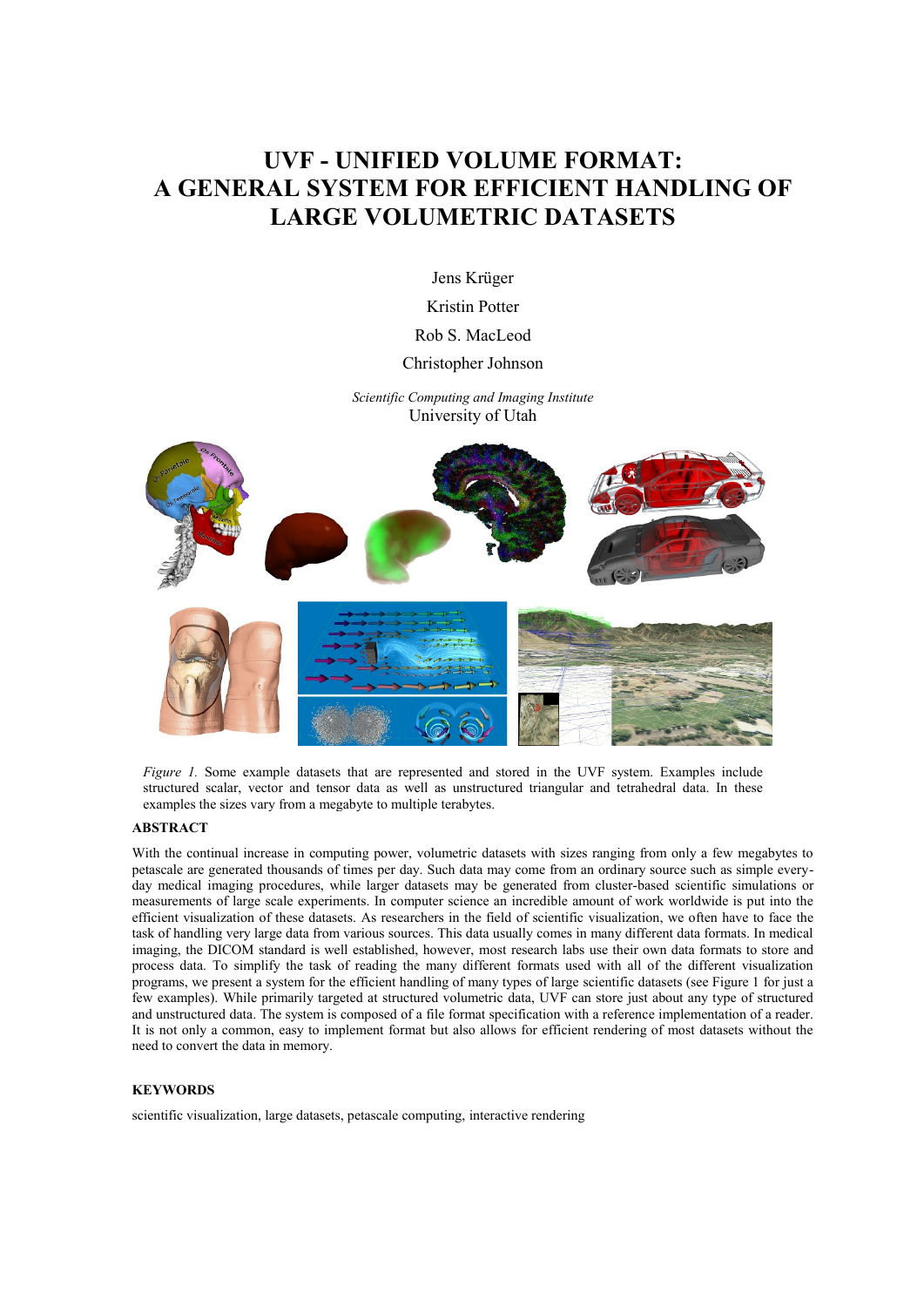#### **1. INTRODUCTION AND RELATED WORK**

Mainly thanks to the evolution of the Internet, well-established standards for image raster and vector as well as audio data exist. Volumetric data, however, is hardly seen in web applications and thus no unified file format exists in the industry. Therefore, practically all scientific projects use custom file formats. The only area outside of scientific labs that routinely creates volumetric datasets is medical imaging. Thus, in the early nineties an open standard called Digital Imaging and Communications in Medicine (DICOM) [NEMA 1992] was proposed and is used today in practically all medical imaging devices. While this standard specifies a well-defined set of key/value pairs stored in a file together with the raster data of one or multiple slices of the data volume, many vendors add their own extension to the format. Often, system implementations are specialized for vendor-specific format rendering, leaving DICOM files incompatible amongst vendors. Furthermore, the DICOM standard does not attempt to store the data in an efficient manner for 3D image generation. Thus, most rendering systems load the possibly many DICOM files that make up a 3D volume into memory and generate a renderable representation out of the data. As long as the datasets are small enough to fit into main memory this does not pose a problem, except for the complex task of implementing a DICOM reader that is able to handle files from all vendors. However, if the size of the data reaches terabyte scale or beyond real-time data conversion is out of the question. Therefore, most scientific projects use custom file formats with simple, yet efficient storage that is easy to implement and allows for immediate rendering. Since the design of these data formats is usually not considered an integral part of the research very few open formats, let alone publications, exist. The well documented formats other than DICOM we were able to find are the NRRD format [Kindlmann 1998a] which is part of the teem [Kindlmann 1998b] framework, the Visualization Toolkit (VTK) File Formats [Kitware 1999], and HDF5 [The HDF Group 2008]. The alternative to these formats is to store mostly raw data to disk with some way to store the metadata, for example using text or XML based description files or a special file name convention to recognize the data.



*Figure 2. One of the important design goals of UVF is the use of a single file format for many projects and to implement a large variety of converters into this single format.*

While all of the formats presented above have their rightful place in science and engineering, in many cutting edge research projects they have proven to be unsuitable for several reasons. First of all, formats such as DICOM or the VTK format and in particular HDF5 are fairly complex to implement while other formats such as file name based metadata or NRRD may be too simple to store the necessary data and metadata. Also, practically all of the formats are designed for easy data exchange only and do not consider the rendering subsystems. Facing these issues over and over again for each new project, we decided to design a new format that satisfies the needs not only of our applications but is also flexible enough to be useful to many other researchers worldwide. Furthermore, the format and the associated framework makes the transition from proprietary formats to the unified format easy by providing a set of data converters as well as an extendable API to easily add new converters for proprietary in-house formats (see Figure 2).

The remainder of this paper is structured as follows: In the next section we explain the basic design goal of UVF and the associated software implementation. In Section 3 we dive into the details of the UVF format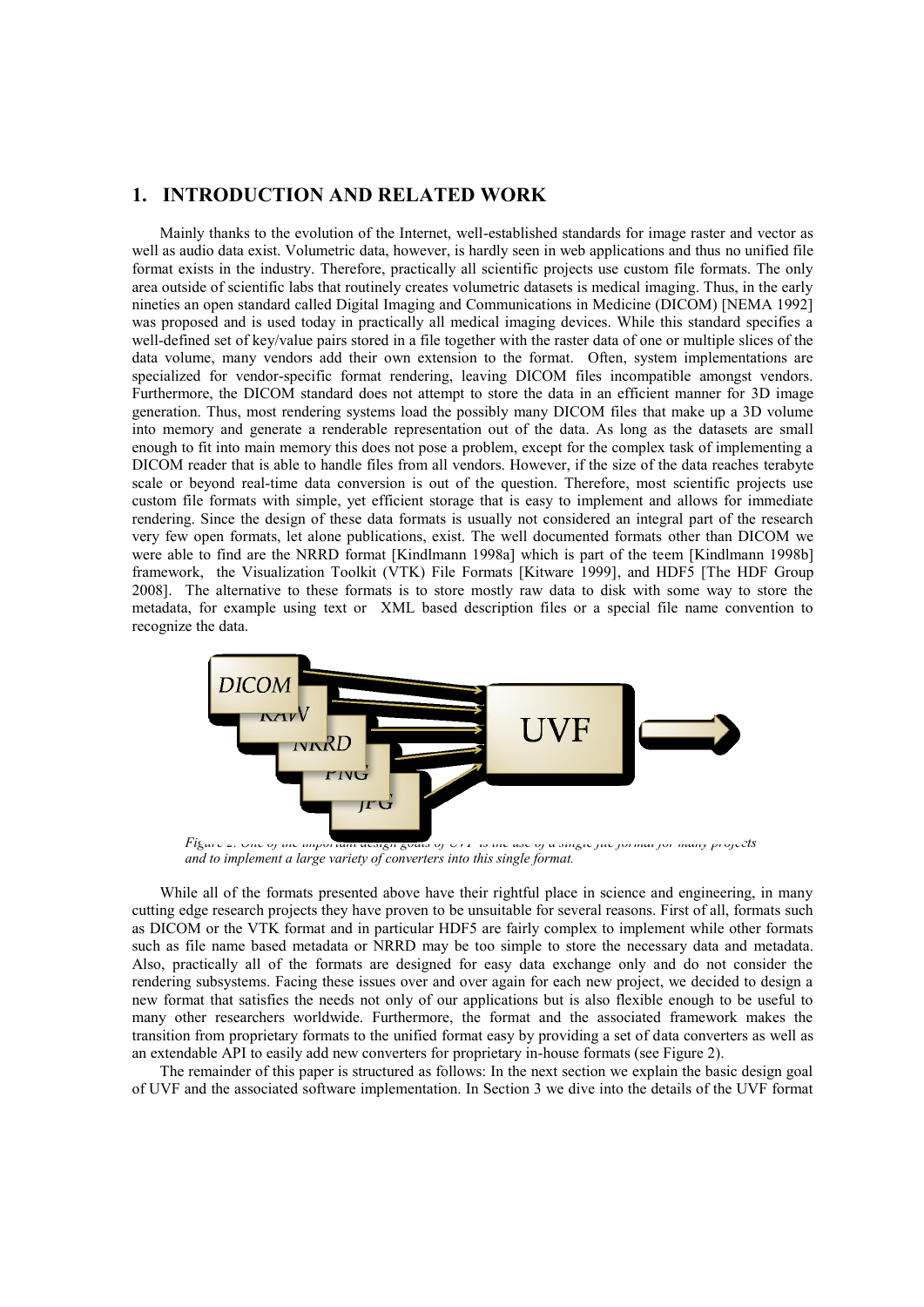and in Section 4 we briefly describe the conversion from other well-known formats into UVF. Finally, we conclude the paper with a discussion and future work section.

#### **2. DESIGN GOALS**

The overall goals for this projects are to design a file format with an associated  $C++$  framework that is easy to read (i.e. less than a thousand lines of code to read a file), accommodates the needs of practically all projects based on volumetric data, and is extensible while making sure not to break older projects in the future. Additionally, the format should also be able to store additional data other than only the structured volumes, such as acceleration structures, annotations, provenance etc.

These basic goals lead to the following requirements, which UVF must support:

- *1. virtually unlimited size volumes*
- *i.e. data that fits into 64 bit address space*
- *2. arbitrary domain dimensions such as 2D images, 3D volumes, 4D time dependent volumes, etc.*
- *3. arbitrary data dimensions such as scalars, vectors, tensors, stochastic functions*
- *4. arbitrary data formats such as 8-bit, 16-bit, float, double, as well as user defined formats*
- *5. spatial subdivision and level of detail must be considered by the file format*
- *6. be extensible while persevering downward compatibility*
- *7. platform independence*
- *8. both the payload and the header are to be stored as binary*
- *9. the data and the metadata should be kept in a single file*

While the reasons behind points 1-7 should be clear the last two points need some further explanation. The reasoning behind storing everything in binary including the header is twofold. On the one hand, this simplifies the implementation of the parser and increases its performance. On the other hand, this unifies the file and memory layout, eliminating the need for conversion. However, this renders our files non-humanreadable, unless the human is familiar with a hex editor. But, since we are dealing with large datasets a direct inspection of the data by a human is not feasible.

The final design decision to put all the data and the header in a single large file is motivated by two reasons. First, this makes transfer of the data easier as header and data cannot be separated accidentally. Second, the reader can access all the data and metadata by simply mem-mapping the file and stepping through binary memory. This mem-mapping procedure requires the logical address space of the target system to be large enough to hold the entire file, which may pose a problem on 32-bit machines. While in the context of the processing of large datasets, these systems will probably die out fairly soon, the format still supports efficiently stepping through the data without having to mem-map it as a whole. We therefore have a special 32-bit implementation of the reader.

# **3. REALIZATION**

In the previous section we discussed the general ideas, and we will now step into the implementation of the format. This will begin by starting at a high level perspective and then getting into more details.



### **3.1 Global File Structure**

*Figure 3.The basic structure of an UVF File*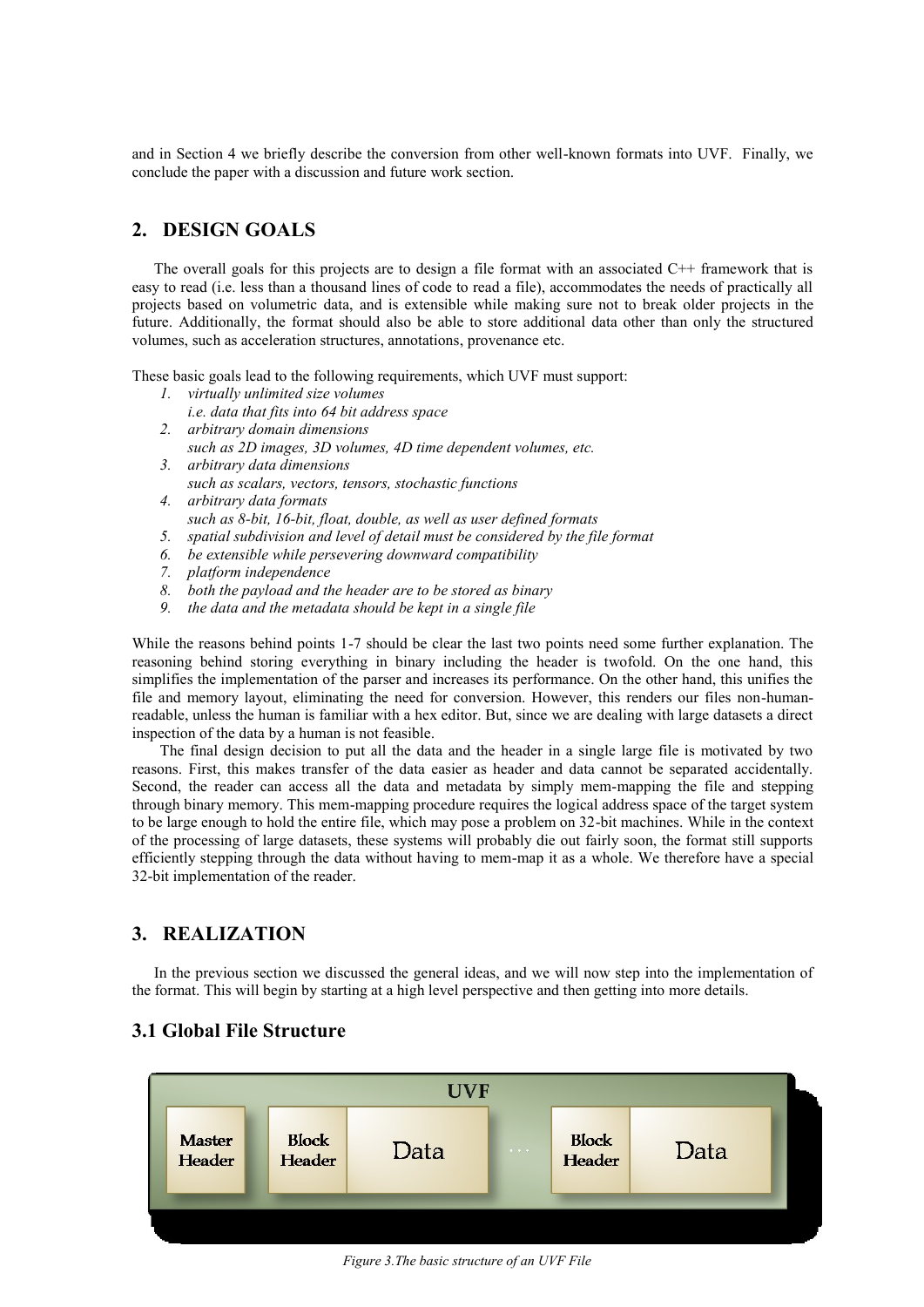The global structure of a UVF file is depicted in Figure 3. As can be seen, the file starts with a *master header.* This very small data structure allows for the detection of the file type and contains very general information such as file version, checksum, endianess, and a pointer to the first data block. This master header is followed by a list of *block header*/*data* tuples. In this list each block header contains information about the associated data, and a pointer to the next block. The reasoning behind this basic structure is to allow for multiple datasets and data types to be stored in a single file, which is important for visualizations that require very different datasets to be loaded at once (see Figure 4. for an example). Additionally, the design of the file allows for applications that do not have the means to display or use one of the data tuples to simply skip over the unused data and advance to the next block. This not only makes future extensions easy to implement without breaking existing applications, it also allows for the implementation of mini-readers/writers. For example, a reader/writer subsystem that does not support the entire standard will still able to read any given file without failure; the reader may end up detecting that the file does not contain usable data but it will never fail to read it.



*Figure 4. This probability density function requires a triangular mesh, a scalar-, and a vector-volume for visualization*

#### **3.2 The Master Header**

The basic layout of the master header is shown in Table 1. As most file formats do today, the UVF begins with so called *magic characters* to make file identification easy regardless of the extension; still we recommend the file have the extension ".UVF". This "magic" is followed by a Boolean variable indicating whether the rest of the file is in little or big endian. Since anything before this flag is 8-bit based (the chars as well as the Boolean itself) it will look the same regardless of the endianess of the system and thus can be read in the same way. To avoid permanent conversion during runtime for the rest of the file, if the endianess does not match the target system we propose to do a one-time in place conversion of the file, however this operation is optional. After the endianess flag a 64-bit version number of the format is stored, whereas the current proposal corresponds to the version number one. Although, we have designed the format to be entirely downward compatible, we use this counter as a concession to the fact that we may have overlooked something now or that some oddities may be introduced in future versions and to make sure a reader can address these issues. Next, up to three data fields store an optional checksum. Our current implementation supports CRC32 and MD5 hashes to guarantee the correctness of the file. From these fields **ulChecksumSemanticsEntry** is of particular interest as it uses the method of *semantics tables*, which is a concept that we use throughout the file. A semantics table is a table that is hardcoded into the reader and maps a 64-bit unsigned integer to a particular semantic. While these tables may grow in future versions, no value is ever to be removed from the table. Our format ensures that if the semantic table of a (outdated) reader does not have corresponding entry it can still continue to read the file. The semantics table for **ulChecksumSemanticsEntry** is given in Table 2.

The final value in the global header specifies the offset to the first data block in bytes. Since this value itself is a 64-bit unsigned int, a value of 8 indicates that the first data block starts right behind this offset value. The space in between the offset value and the first data block is reserved for future additions, whereas any addition in turn should be structured in a similar way to end with an offset counter to allow for even further additions, while not breaking the general concept of downward compatibility.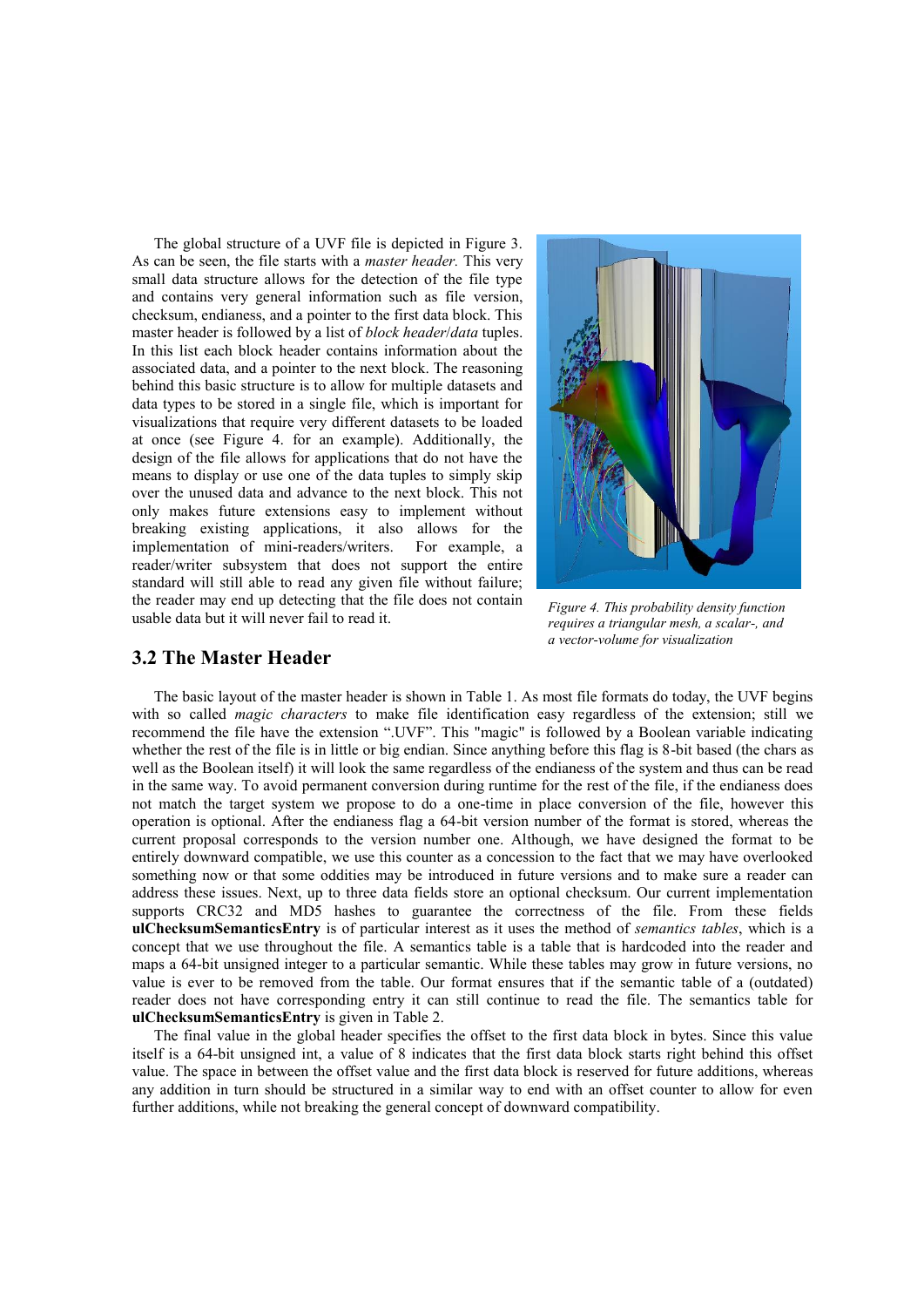| <b>Master Header</b>        |                |                          |                                                                                                                                                                |                               |
|-----------------------------|----------------|--------------------------|----------------------------------------------------------------------------------------------------------------------------------------------------------------|-------------------------------|
| FREQUENCY                   | <b>TYPE</b>    | <b>NAME</b>              | <b>SEMANTIC</b>                                                                                                                                                | <b>EXAMPLE</b>                |
| 8                           | CHAR8          | wstrMagic                | 8 magic chars to quickly recognize the file<br><b>IIVF-DATA</b>                                                                                                | n/a                           |
| $\mathbf{1}$                | BOOL8          | bIsBigEndian             | denotes if the file is stored in big endian order                                                                                                              | false                         |
| $\mathbf{1}$                | <b>ITINT64</b> | ulFileVersion            | the version of the file format                                                                                                                                 | $\mathbf{1}$                  |
| $\mathbf{1}$                | IJINT64        | ulChecksumSemanticsEntry | the checksum algorithm used to test the file                                                                                                                   | 1 (CRC32)                     |
| 1                           | <b>ITNT64</b>  | ulChecksumLength         | the length in byte of the checksum, if<br>ulChecksumSemanticsEntry is set to "0"<br>(none) this field does not exist                                           | 32                            |
| ulChecksumLength            | <b>BYTE</b>    | byChecksum               | the checksum:<br>-the checksum computation starts right after<br>this field<br>- if ulChecksumSemanticsEntry is set to "0"<br>(none) this field does not exist | 0x3f52ac48                    |
| $\mathbf{1}$                | <b>ITINT64</b> | ulOffsetToFirstDataBlock | offset to first Data Block in bytes                                                                                                                            | 0 (no more data<br>in header) |
| space for future extensions |                |                          |                                                                                                                                                                |                               |

Table 1. The layout of the master header



| <b>Checksum Semantics Table</b> |                 |  |
|---------------------------------|-----------------|--|
| ID                              | Semantic        |  |
| n                               | None            |  |
| 1                               | CRC32           |  |
|                                 | MD <sub>5</sub> |  |

### **3.3 The Data blocks**

All of the remaining data blocks are divided into a header containing the metadata and a raw data block. In the following we take a closer look at the header, which has a structure similar to the global header.

#### **3.3.1 Block Header**

The basic structure of the block header is depicted in Table 3. Its structure is similar to the global header with one extension block. It has a very short section that identifies the data block with a string for display to the user, a block semantic that identifies the data to the system (the block semantics table is shown in Table 5c), a compression scheme also stored as an entry into a semantics table, and finally a pointer to the next data block, if this value is set to zero then this is the last block in the file. Again this allows future extensions to be skipped by older readers. If a reader does not know the semantic of the block or does not support a compression scheme, it can simply skip the data block while the string allows the reader to notify the user of the contents of the skipped block.

The main part of the block header contains information about the volume data such as the dimension of the domain and the semantics of each of these dimensions, stored as an index into the Domain Semantics Table (see Table 5b). Next, a general affine transformation is stored to scale, move, rotate etc the volume. This information is followed by a vector, which specifies the size of the volume in voxels, and a vector that specifies the maximum size of a brick. Bricking is an integral part of the file format in that it allows bricks to be loaded from disk via a simple memcopy operation. Next, the brick overlap is stored followed by a set of parameters describing the LOD structure of the data. Again, to our best knowledge no other general volume format stores the LOD levels together with the dataset. Again, this allows for the memory manager of the application to fetch data using simple memcopy operations. This ability is particularly important for out-of core rendering applications that need a low resolution, bricked representation, and would otherwise have to recreate this representation every time the dataset is loaded.

Next, the block header holds the information describing the actual data stored at each voxel. First the dimension, then the semantics (see Table 5a), and finally the data elements themselves are described. We allow for arbitrary data elements by defining the bit size of the mantissa and the signed bit, thus allowing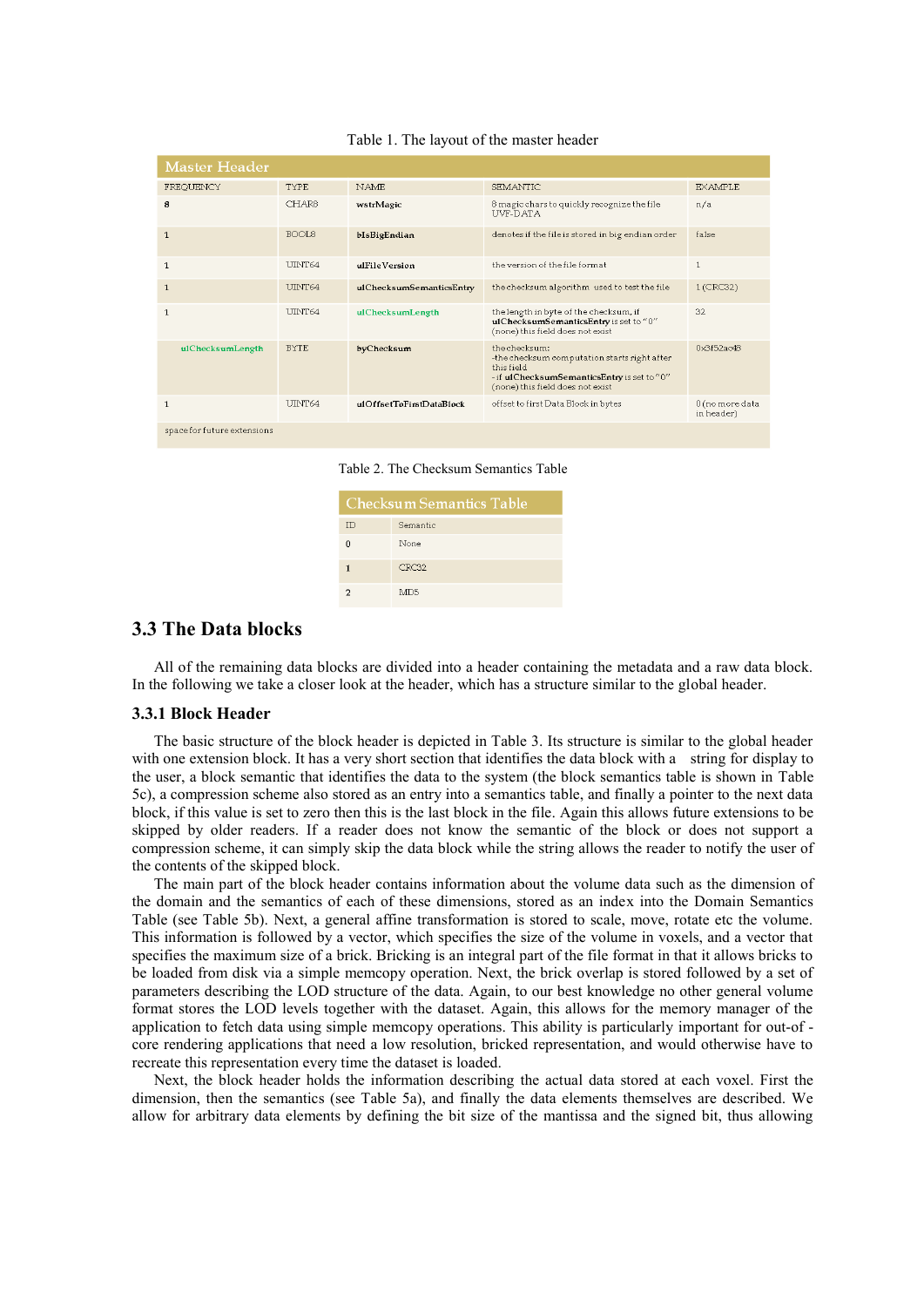any user defined data format to be handled. The block ends with the obligatory offset to data pointer that – in contrast to the ulOffsetToNextDataBlock pointer - points to the data described by this header.

| <b>Block Header</b>                             |               |                         |                                                                                                                                                                                                                                                  |                                                                                                                                                               |
|-------------------------------------------------|---------------|-------------------------|--------------------------------------------------------------------------------------------------------------------------------------------------------------------------------------------------------------------------------------------------|---------------------------------------------------------------------------------------------------------------------------------------------------------------|
| FREQUENCY                                       | TYPE          | NAME                    | SEMANTIC                                                                                                                                                                                                                                         | <b>EXAMPLE</b>                                                                                                                                                |
| 1                                               | UINT64        | ulStringLengthBlockID   | Length of the String that describes the content of this<br>data block in a human readable form                                                                                                                                                   | 85                                                                                                                                                            |
| ulStringLengthBlockID                           | CHAR8         | strBlockID              | A String that describes the content of this data block in<br>a human readable format                                                                                                                                                             | Sequence of 1000 CT Scans of a pig heart each at<br>512^3 one image taken every tenth of a second                                                             |
| 1                                               | UINT64        | ulBlockSemantics        | index into "Block Semantics Table" describing the data<br>block(alltables see next slide)                                                                                                                                                        | 1 (volume data)                                                                                                                                               |
| 1                                               | UINT64        | ulCompressionScheme     | index into the<br>"Compression Algorithm Table"                                                                                                                                                                                                  | $0$ (none)                                                                                                                                                    |
| 1                                               | UINT64        | ulOffsetToNextDataBlock | offset to the NEXT Data Block in bytes,<br>zero if this is the last block                                                                                                                                                                        | size of data + size of reaming header                                                                                                                         |
| 1                                               | UINT64        | ulDomainDimension       | the dimension of the data domain                                                                                                                                                                                                                 | $\overline{4}$                                                                                                                                                |
| ulDomainDimension                               | UINT64        | ulDomainSemantics       | indices into "Domain Semantics Table" describing each<br>domain direction                                                                                                                                                                        | [0,1,2,3] (X,Y,Z,time)                                                                                                                                        |
| (ulDomainDimension+1)*<br>(ulDomainDimension+1) | <b>DOUBLE</b> | ulDomainTransformation  | affinetransformation applied to the domain (matrix is<br>applied to all dimension that includes time etc.) to<br>applythetransformation add one additional "1"<br>coordinate to the vector and "dehomogenize" after the<br>matrix multiplication | [0.01,0,0,0,0] [0,0.01,0,0,0]<br>[0,0,0.01,0,0] [0,0,0,0.1,0] [0,0,0,0,1]<br>(this example simply rescales space to "mm" and<br>timetothe"tenth of a second") |
| ulDomainDimension                               | UINT64        | ulDomainSize            | size of the dataset in each dimension                                                                                                                                                                                                            | [512,512,512,1000]                                                                                                                                            |
| ulDomainDimension                               | UINT64        | ulBrickSize             | the size of the bricks                                                                                                                                                                                                                           | [64, 64, 64, 1]                                                                                                                                               |
| ulDomainDimension                               | UINT64        | ulBrickOverlap          | overlap of the bricks                                                                                                                                                                                                                            | [4,4,6,1]                                                                                                                                                     |
| ulDomainDimension                               | UINT64        | ulLODDecFactor          | describes the factor each LOD level is scaled down<br>compared to the previous one, a zero denotes no LOD<br>for this component                                                                                                                  | [2,2,2,1] (MIP-maplike LOD for the volume in<br>space, no LOD in time)                                                                                        |
| ulDomainDimension                               | UINT64        | ulLODGroups             | indices to denote dependent LOD dimensions starting<br>form zeroto" ulLODIndex Count" the value for<br>dimensions without LOD is ignored                                                                                                         | [0,0,0,*](x,y,z, dimension are always down<br>sampledtogether)the implicit value<br>ulLODIndex Countis thus 1 in this example                                 |
| ulLODIndexCount                                 | UINT64        | ulLODLevelCount         | how many levels of LOD are present, for each LOD<br>index                                                                                                                                                                                        | $[2]$                                                                                                                                                         |
| 1                                               | UINT64        | ulElementDimension      | dimension of element<br>(scalars & vectors = $1$ , tensors > $1$ )                                                                                                                                                                               | $\mathbf{1}$                                                                                                                                                  |
| ulElementDimension                              | UINT64        | ulElementDimensionSize  | number of components for each data element                                                                                                                                                                                                       | $\mathbf{1}$                                                                                                                                                  |
| ulElementDimensionSize"<br>ulElementDimension   | UINT64        | ulElementSemantic       | indices into "Element Semantics Table"                                                                                                                                                                                                           | $[1]$ $(CT)$                                                                                                                                                  |
| ulElementDimensionSize*<br>ulElementDimension   | UINT64        | ulElementBitSize        | bit sizes for the components of the data element                                                                                                                                                                                                 | $\lceil 16 \rceil$                                                                                                                                            |
| ulElementDimensionSize"<br>ulElementDimension   | UINT64        | ulElementMantissa       | bit sizes for the components of the data element                                                                                                                                                                                                 | $[16]$                                                                                                                                                        |
| ulElementDimensionSize*<br>ulElementDimension   | BOOL8         | <b>bSignedElement</b>   | flags signed components the data element                                                                                                                                                                                                         | [false] (with the above information this denotes an<br>unsigned short)                                                                                        |
| 1                                               | UINT64        | ulOffsetToDataBlock     | offset to THIS Data Block in bytes                                                                                                                                                                                                               | 0 (no more data in header)                                                                                                                                    |
| space for future extensions                     |               |                         |                                                                                                                                                                                                                                                  |                                                                                                                                                               |

| Table 3. The Block Header Layout |  |  |  |  |
|----------------------------------|--|--|--|--|
|----------------------------------|--|--|--|--|

### Table 4. The Compression Semantics Table

| <b>Compression Semantics</b> |                          |  |
|------------------------------|--------------------------|--|
| ID                           | Semantic                 |  |
| n                            | none                     |  |
| 1                            | Volume Block Compression |  |
| 10000                        | <b>IPEG</b>              |  |
| 10001                        | <b>PNG</b>               |  |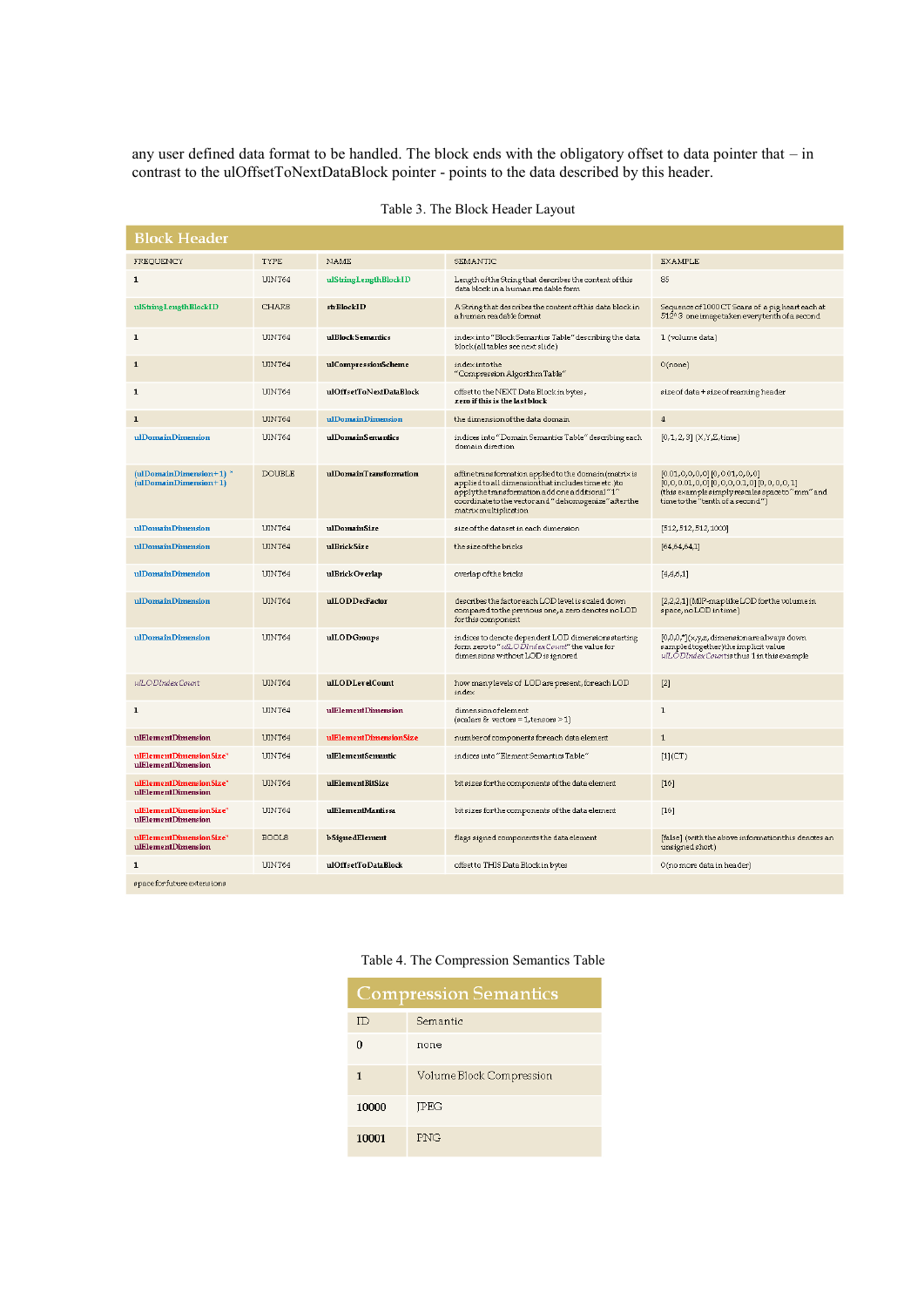a) Element Semantics Table b) **Domain Semantics**  $ID$ Semantic  $\rm ID$ Semantic Unit  $\mathbf{0}$ Undefined  $\mathbf{0}$  $\times$ Meter  $\mathbf{1}$ General Vector Value  $\mathbf Y$ Meter  $\mathbf{1}$ General Tensor Value  $\overline{2}$  $\overline{z}$  $\overline{a}$ Meter Symmetric Tensor Value 3  $\overline{3}$ Time Seconds 10000 Red c) 10001 Green 10002 Blue **Block Semantics** Alpha (Opacity) 10004  $\rm ID$ Semantic  $\pmb{0}$ Empty 20000 **MR** N-Dimensional Transfer function 20001  $CT$  $\overline{1}$ 30000 Time(Second)  $\mathbf 2$ Preview Image Mass (Kilogram)  $\sqrt{3}$ Regular N-Dimensional Grid 30001 Electric Current (Ampere)  $\bf{4}$ 8bit String Key/Value Pairs 30002 Thermodynamic temperature (Kelvin) 30003 30004 Amount of substance (Mole)

Tables 5: a) The Elements Semantics Table, b) The Domain Semantics Table, c) Block Semantics Table

#### **3.3.1 Data**

The data that follows the block header is stored in simple binary form. The following pseudo code explains the ordering of structured volumetric data:

```
for each ulLODIndexCount
```
30005

```
 for each Brick (inverse of ulDomainSemantics) 
for each ulDomainDimension (inverse of ulDomainSemantics) 
  for each ulElementDimension (inverse of ulDomainSemantics)
```
Luminous Intensity (Candela)

This ordering is the same as in practically any other known volume format. It again is chosen such that all data can be moved via memcopy operations from disk to RAM, or directly to video RAM if a GPU is used to render the images. Data types are also stored in their canonical memcopy form, such as vertex lists, index lists and Key Value pairs. The exact specification for any of these data formats would fill too much space for this publication but can be downloaded from our website at [ftp://datex.sci.utah.edu/UVF.](ftp://datex.sci.utah.edu:2121/UVF)

#### **4. CONVERTERS**

Along with the reference implementation of the UVF reader that can be downloaded from our website at [ftp://datex.sci.utah.edu/UVF,](ftp://datex.sci.utah.edu/UVF) we provide a set of converters to ease the burden of moving to the new UVF format. So far we can cnovert DICOM, DAT/RAW pairs, NRRD, PNG and JPEG stacks into UVF. The code